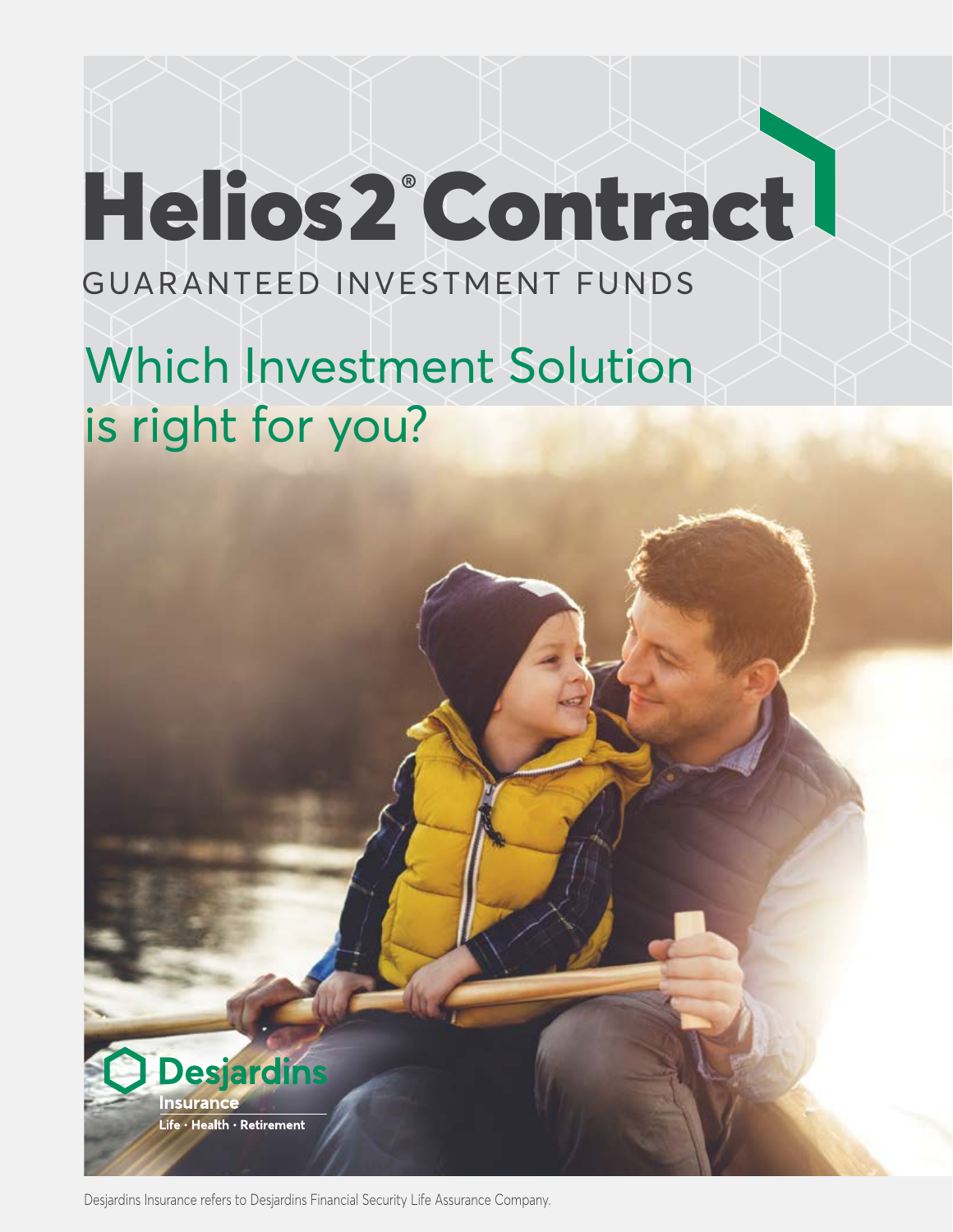This questionnaire will help you and your advisor determine the best investment solution for you based on your risk tolerance and financial situation.

For each of the following questions, select the answer that best describes your situation.

Repeat this exercise every time there is a significant change in your life. For example, a change in salary, employer pension plan or marital status, the birth of a child, purchase of a house, etc.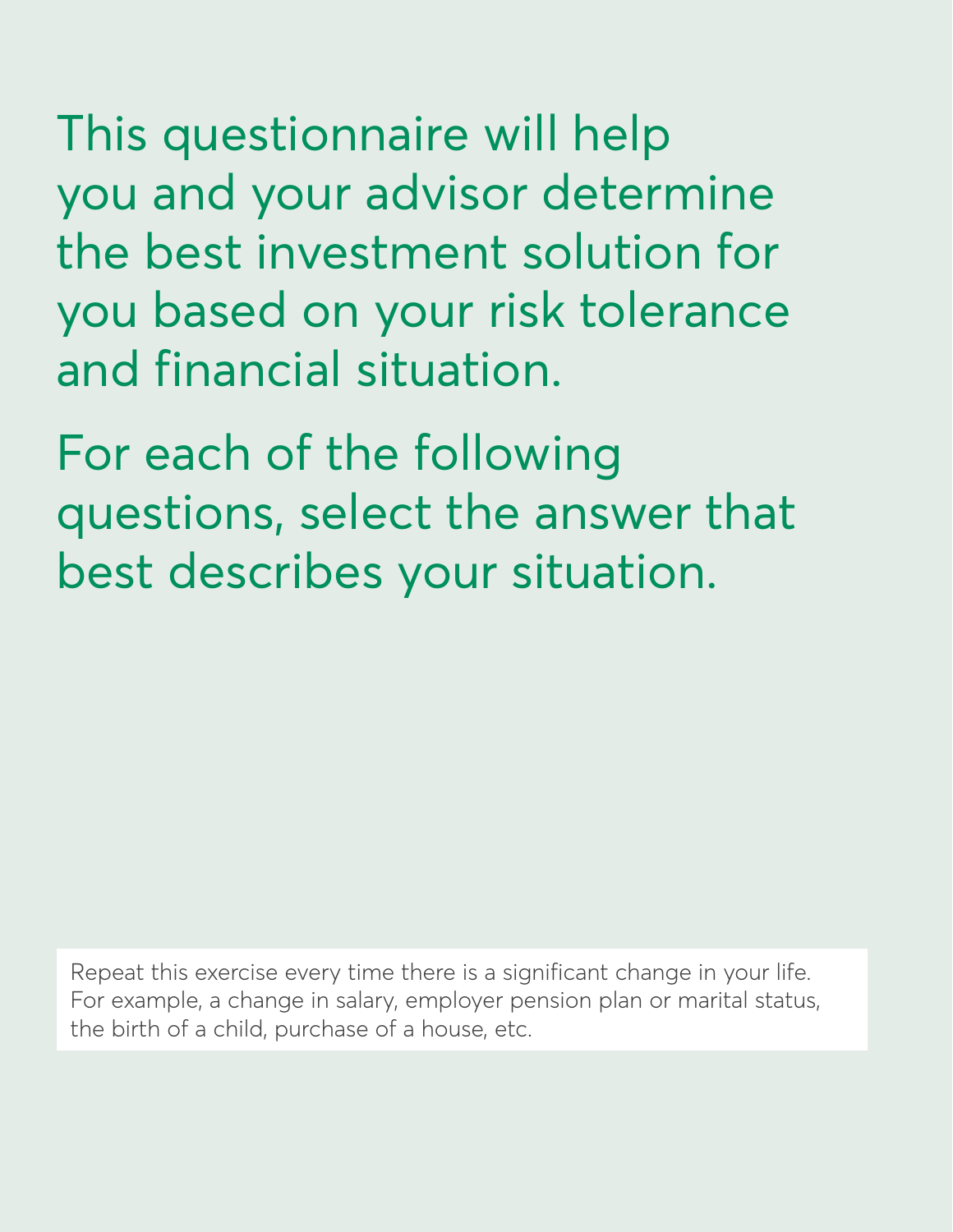## 1. How old are you?

| 66 or over  |    |
|-------------|----|
| 56 to 65    |    |
| 46 to 55    |    |
| 36 to 45    |    |
| 35 or under | 10 |

### 2. When do you plan to start withdrawing money from your investments?

| In less than 3 years |  |
|----------------------|--|
| In 3 to 5 years      |  |
| In 6 to 10 years     |  |
| In 11 to 20 years    |  |
| In over 20 years     |  |

## 3. What are your plans for your investments in the next three to five years?

| Make withdrawals from my savings (Home Buyers' Plan (HBP),<br>children's education, retirement, etc.) |  |
|-------------------------------------------------------------------------------------------------------|--|
| Use my savings and returns as my primary source of income                                             |  |
| Use only my returns as my primary source of income                                                    |  |
| Use my returns as a secondary source of income (occasional withdrawals)                               |  |
| Accumulation and growth (not make any withdrawals)                                                    |  |

# 4. Which statement best describes your current financial situation?

|    | <b>Precarious:</b> I don't earn much income and it's irregular.<br>I can put very little or no money aside.                                                 |    |
|----|-------------------------------------------------------------------------------------------------------------------------------------------------------------|----|
|    | Variable: I have some big loans (mortgage, car, etc.)<br>I don't have much disposable income to save.                                                       | 3  |
|    | <b>Stable:</b> My income is stable. If I have any loans,<br>I have started to pay them back and I am putting some money aside.                              | 5  |
|    | <b>Established:</b> My financial situation is well-established.<br>If I have any loans, they're almost all paid off and I am putting money aside regularly. |    |
|    | <b>Solid:</b> I earn more than I spend. I am able to save a large portion<br>of my income and I am financially secure.                                      | 10 |
| 5. | What is your investment portfolio worth today?                                                                                                              |    |
|    | Less than $$25,000$                                                                                                                                         |    |
|    | \$25,000 to \$49,999                                                                                                                                        | 3  |
|    | \$50,000 to \$99,999                                                                                                                                        | 5  |
|    | \$100,000 to \$300,000                                                                                                                                      | 7  |
|    | More than \$300,000                                                                                                                                         | 10 |
|    |                                                                                                                                                             |    |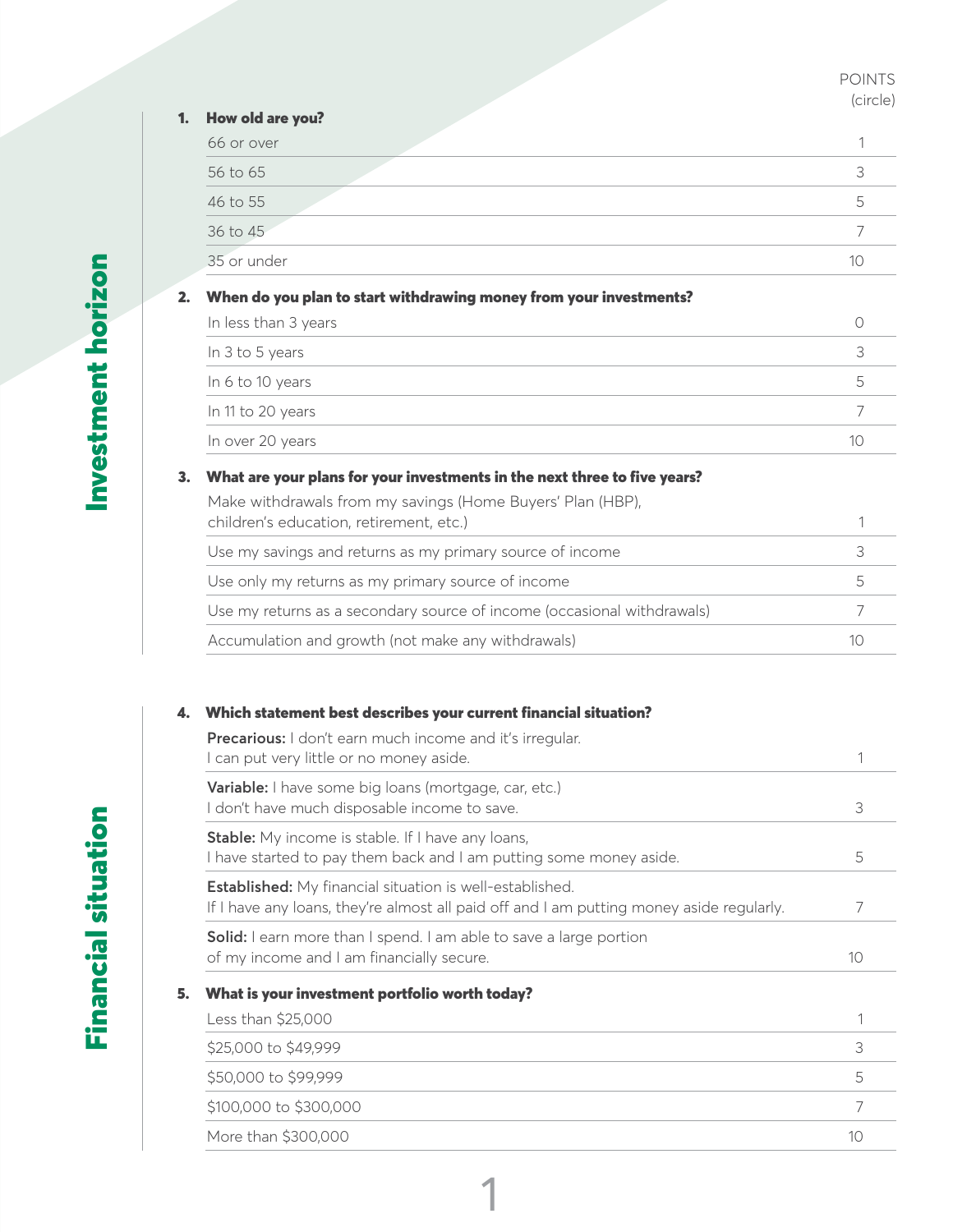POINTS

| 6. | How much do you know about investing?                                                                                                                                                                                           | (circle)       |
|----|---------------------------------------------------------------------------------------------------------------------------------------------------------------------------------------------------------------------------------|----------------|
|    | Nothing or very little: It's all new to me.                                                                                                                                                                                     | 1              |
|    | Not much: I know some of the basics and that some investments are riskier than others.                                                                                                                                          | 3              |
|    | Average: I'm familiar with the main types of investment vehicles and their risk levels.                                                                                                                                         | 6              |
|    | Advanced: I'm familiar with investment funds, stocks and bonds. I understand the<br>relationship between the different levels of risk and different types of investments,<br>and how they can fluctuate over time.              | 10             |
|    | Expert: I have an in-depth understanding of the financial markets, how they fluctuate<br>and can impact the performance of my investments.                                                                                      | 20             |
|    | What would you do if the value of your portfolio dropped below your initial<br>investment after 12 months?                                                                                                                      |                |
|    | I would change my investment strategy completely.                                                                                                                                                                               | $\circ$        |
|    | I would change my investment strategy significantly (more than 75% of my portfolio).                                                                                                                                            | 3              |
|    | I would change a substantial part of my investment strategy.                                                                                                                                                                    | 6              |
|    | I would change very little of my investment strategy (less than 25% of my portfolio).                                                                                                                                           | 15             |
|    | I would not change my investment strategy.                                                                                                                                                                                      | 20             |
| 8. | How big a drop in the value of your investments could you tolerate during<br>a period of turbulent market conditions?<br>No drop                                                                                                | $\circ$        |
|    | Up to 5%                                                                                                                                                                                                                        | 3              |
|    | 6% to 15%                                                                                                                                                                                                                       | 6              |
|    | 16% to 25%                                                                                                                                                                                                                      | 15             |
|    | More than 25%                                                                                                                                                                                                                   | 25             |
|    | Are you comfortable with the following statement? "I can tolerate significant<br>upward and downward $(+ or - 25%)$ movements in the value of my investments<br>if there is a possibility for higher returns in the long term." |                |
|    | Not comfortable at all                                                                                                                                                                                                          | 1              |
|    | Uncomfortable                                                                                                                                                                                                                   | 3              |
|    | Indifferent                                                                                                                                                                                                                     | 5              |
|    | Fairly comfortable                                                                                                                                                                                                              | $\overline{7}$ |
|    | Completely comfortable                                                                                                                                                                                                          | 10             |

2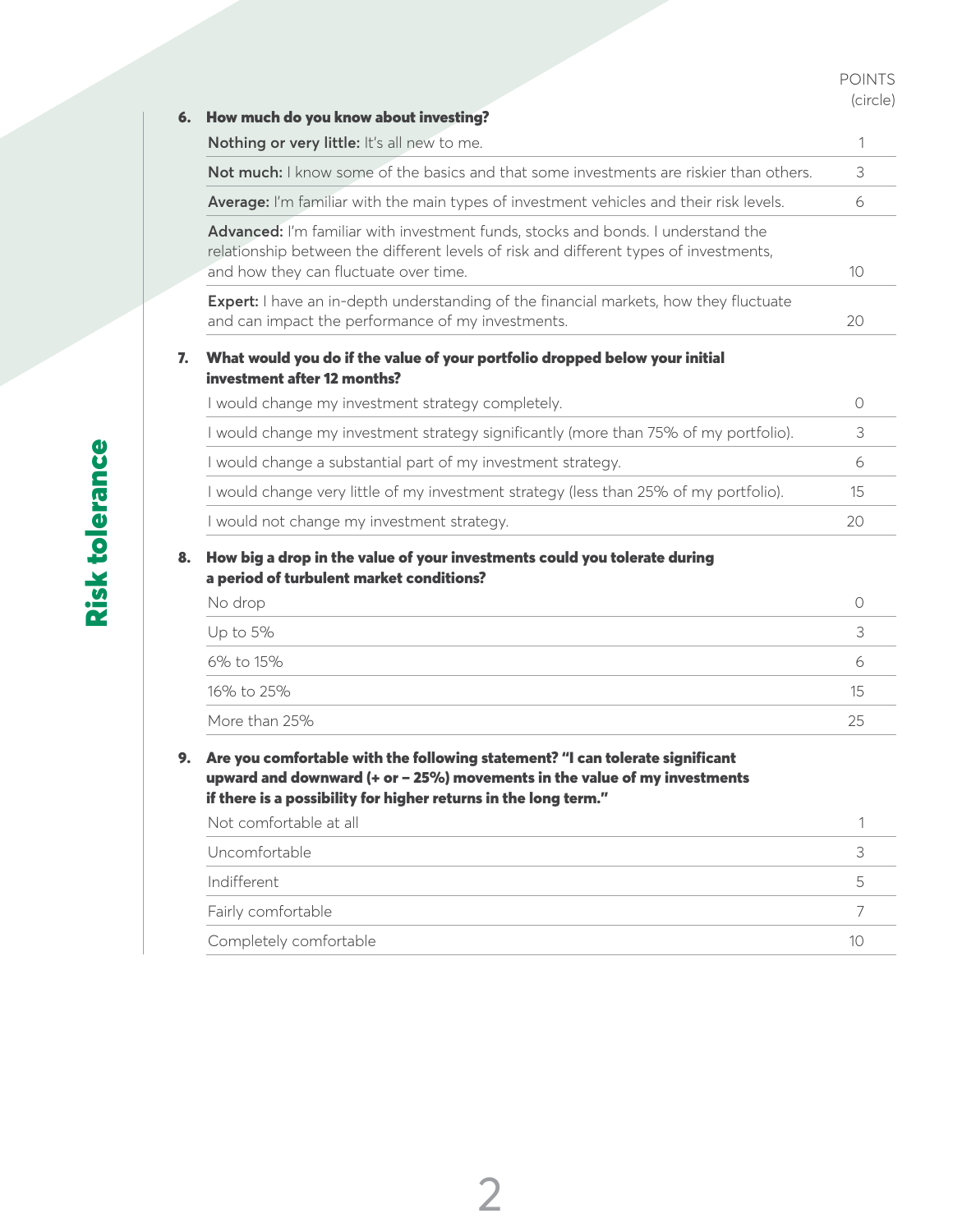

**Total the points you obtained in questions 1 to 10.** TOTAL



Responsible investing is an investment approach that combines traditional financial analysis with environmental, social and governance criteria.

For example: limit climate change, improve human and worker rights, ensure diversity on board of directors, etc.

#### Would you like to invest in a portfolio that practices responsible investing?

| Yes | Go to page 6 |
|-----|--------------|
| No  | Go to page 4 |

| Client's signature:         | Date: |  |
|-----------------------------|-------|--|
|                             |       |  |
| Representative's signature: | Date: |  |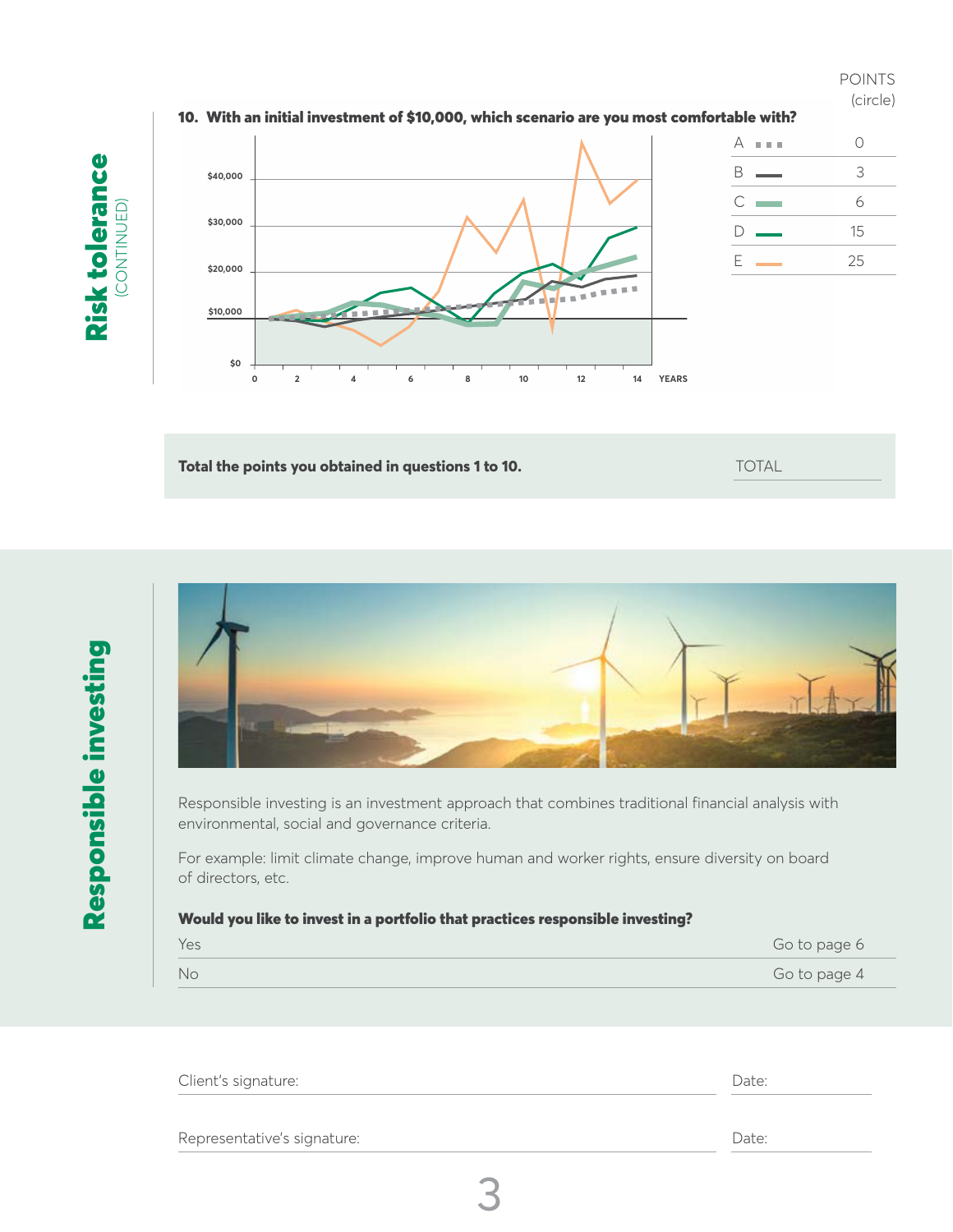# <span id="page-5-0"></span> **RESULTS**

# Investment Solutions

#### RESULTS BETWEEN 0 AND 29

# Conservative profile

You want to protect your assets. You're at a stage where your life, your obligations and your income are changing and you can't assume a high level of risk. The expression "a bird in the hand is worth two in the bush" sums up your investment philosophy of betting on a sure thing.

**Recommendation: DFS GIF – Conservative**

#### RESULTS BETWEEN 30 AND 59

# Moderate profile

You're ready to diversify your investments provided your portfolio's level of risk doesn't keep you up at night. You're prepared to risk a small percentage of your investments. You'd like the value of your investments to grow while they generate income.

**Recommendation: DFS GIF – Moderate**

## RESULTS BETWEEN 60 AND 84

# Balanced profile

For you, investing means preserving part of your capital and growing the rest by putting it into riskier vehicles. A balanced approach seems to be the best strategy for you. You select your investments based on capital gains and the moderate income they generate.

**Recommendation: DFS GIF – Balanced**







4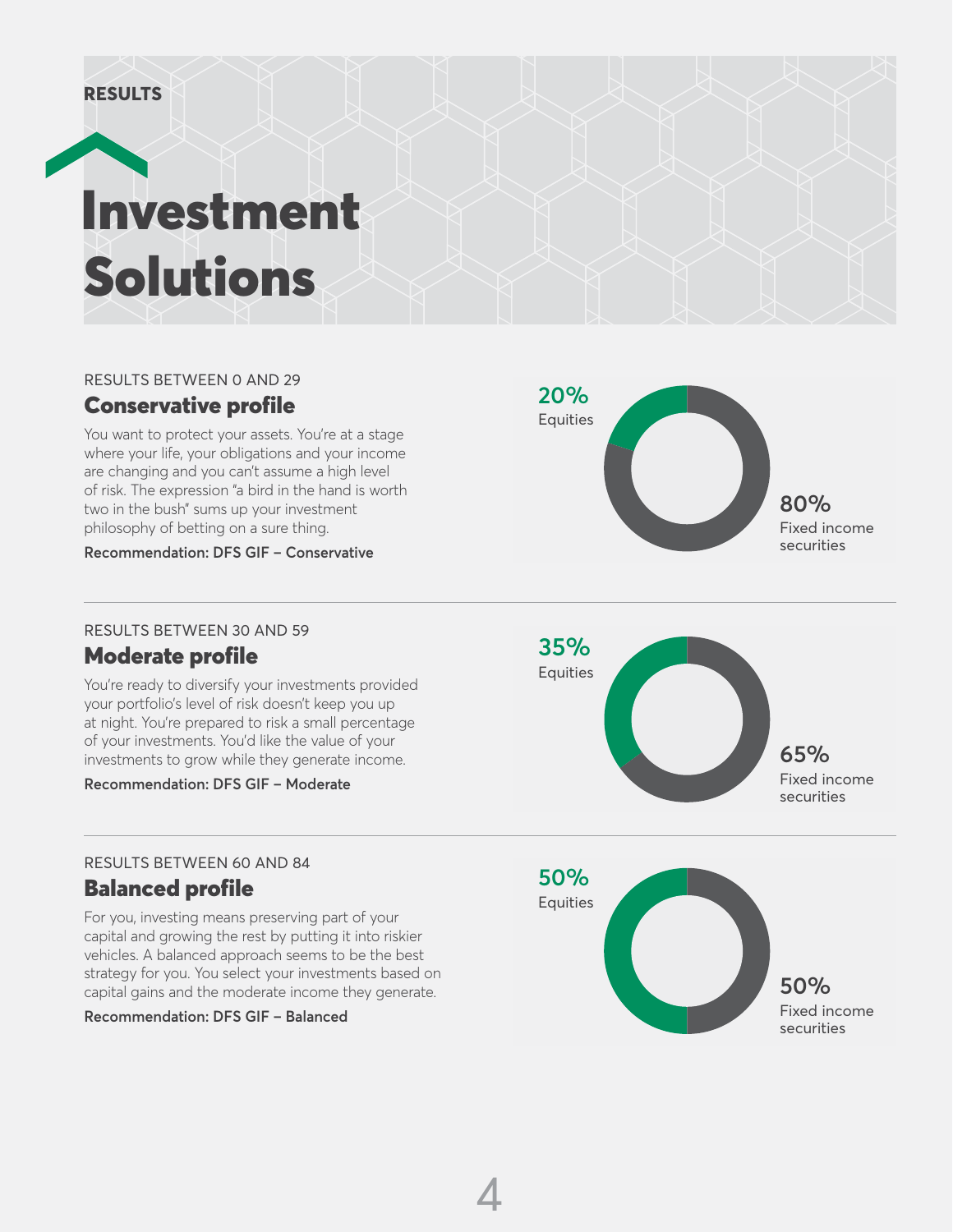

#### RESULTS BETWEEN 85 AND 109

# Growth profile

Given your experience, knowledge of financial markets and financial situation, an aggressive investment strategy is right for you. However, you still want to preserve part of your capital and invest a small portion of your portfolio in fixed income investments.

**Recommendation: DFS GIF – Growth**

# RESULTS OF 110 AND + Maximum Growth profile

You remain calm and patient in periods of extreme turbulence and stay focused on the long term. As you're financially stable, you are ready for more volatile investments because you believe that you'll have a better chance of achieving your goals. You don't rely on your investment returns as a source of income to help you maintain your lifestyle.

# **Recommendation: DFS GIF – Maximum Growth**





#### **IMPORTANT!**

Even if guaranteed investment funds are offered through Contracts with Maturity and Death Benefit Guarantees, the value of the Units fluctuate daily. That's why it's important to follow the recommendations for your risk tolerance.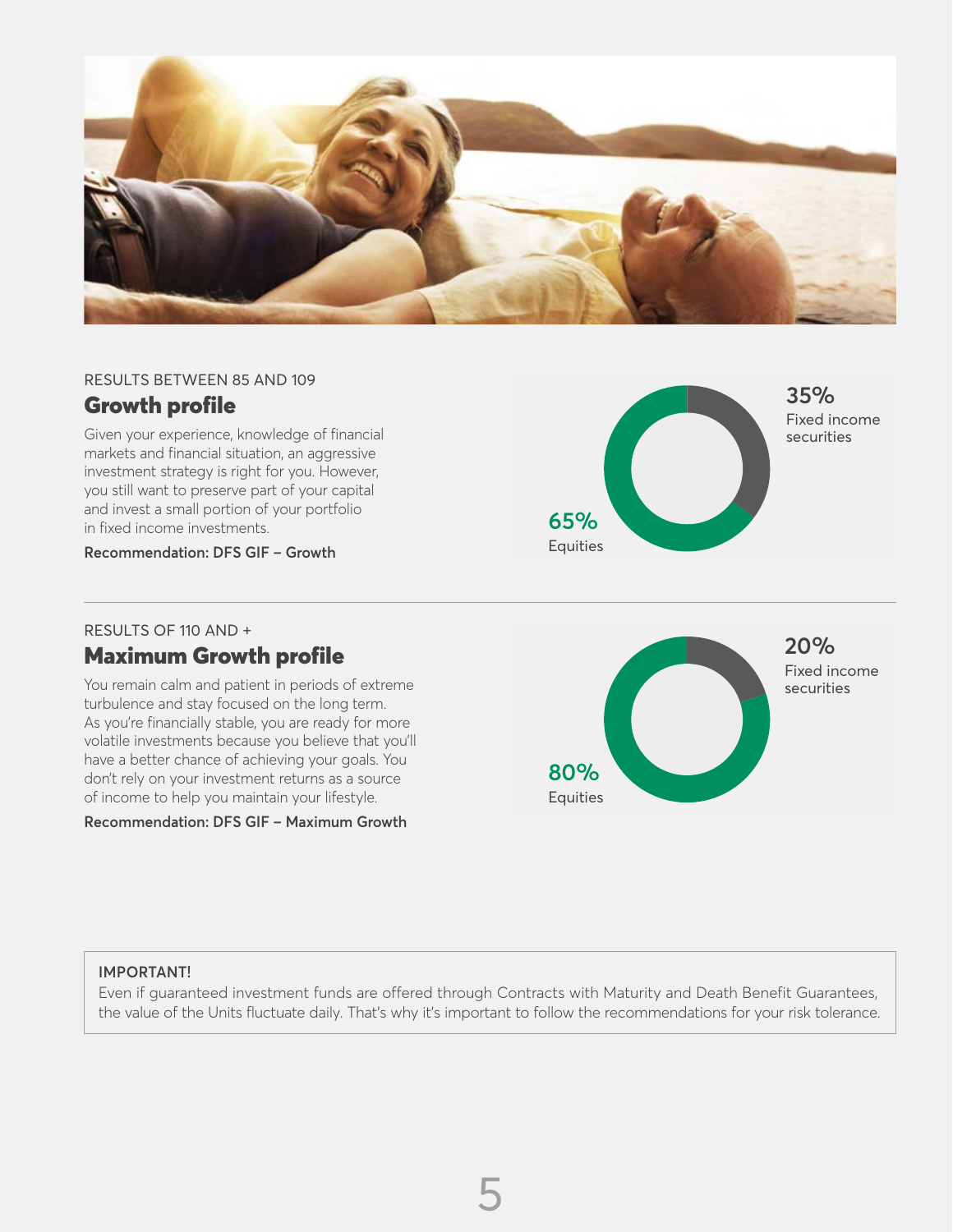# <span id="page-7-0"></span>**RESULTS – RESPONSIBLE INVESTING**

# Investment Solutions

#### RESULTS BETWEEN 0 AND 59

# Conservative profile

You want to protect your assets. You're at a stage where your life, your obligations and your income are changing and you can't assume a high level of risk. The expression "a bird in the hand is worth two in the bush" sums up your investment philosophy of betting on a sure thing.

## **Recommendation: DFS GIF – Conservative – Desjardins SocieTerra**

RESULTS BETWEEN 60 AND 84

# Balanced profile

For you, investing means preserving part of your capital and growing the rest by putting it into riskier vehicles. A balanced approach seems to be the best strategy for you. You select your investments based on capital gains and the moderate income they generate.

#### **Recommendation:**

**DFS GIF – Balanced – Desjardins SocieTerra**



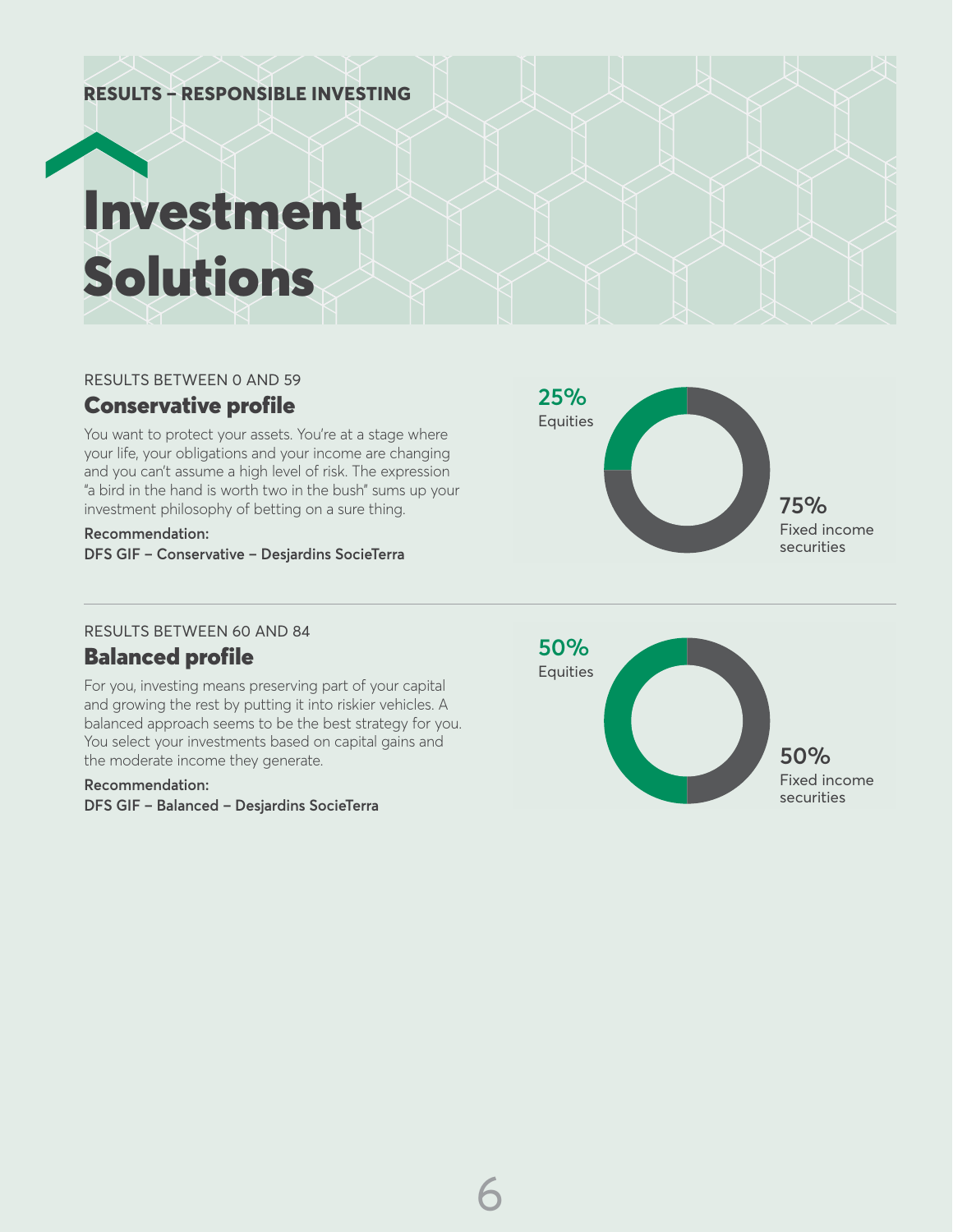

# RESULTS BETWEEN 85 AND 109

# Growth profile

Given your experience, knowledge of financial markets and financial situation, an aggressive investment strategy is right for you. However, you still want to preserve part of your capital and invest a small portion of your portfolio in fixed income investments.

# **Recommendation: DFS GIF – Growth – Desjardins SocieTerra**



# RESULTS OF 110 AND + Maximum Growth profile

You remain calm and patient in periods of extreme turbulence and stay focused on the long term. As you're financially stable, you are ready for more volatile investments because you believe that you'll have a better chance of achieving your goals. You don't rely on your investment returns as a source of income to help you maintain your lifestyle.

#### **Recommendation: DFS GIF – Maximum Growth – Desjardins SocieTerra**



## **IMPORTANT!**

Even if guaranteed investment funds are offered through Contracts with Maturity and Death Benefit Guarantees, the value of the Units fluctuate daily. That's why it's important to follow the recommendations for your risk tolerance.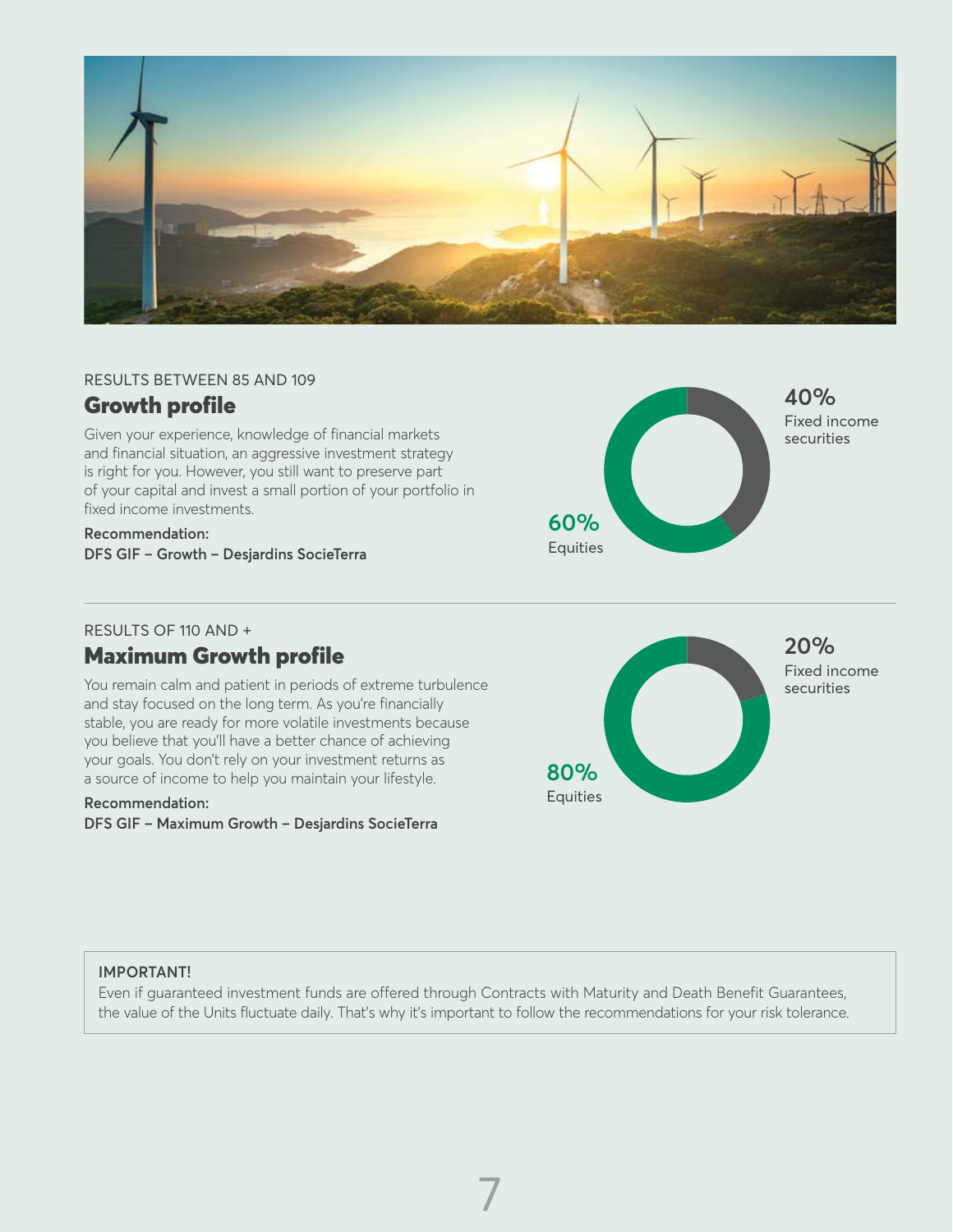# Investment **Solutions** to make your life easier

Our Investment Solutions meet all your financial needs in just one step and give you access to a variety of Funds:

- Distributed across all asset classes
- Selected for their complementary management style

The weighting of these Funds is automatically rebalanced on a regular basis.

To view Unit prices, performance and Fund information, go to:

### **desjardinslifeinsurance.com/price-performance**

# The three Guarantees available under the Helios2 **Contract**

The Helios2 Guaranteed Investment Funds Contract helps you achieve your investment goals while protecting what matters to you with a choice of three Guarantees:

• Helios2 – 75/75:

The perfect investment protection for professionals and business owners

- Helios2 75/100i: Protection that optimizes the value of your estate and makes it easy to pay the Death Benefit\*
- Helios2 100/100i: Comprehensive protection to reach your goals without risk or compromise



\* This is the guaranteed value that your Beneficiary, the person named in your Contract, will receive when you die.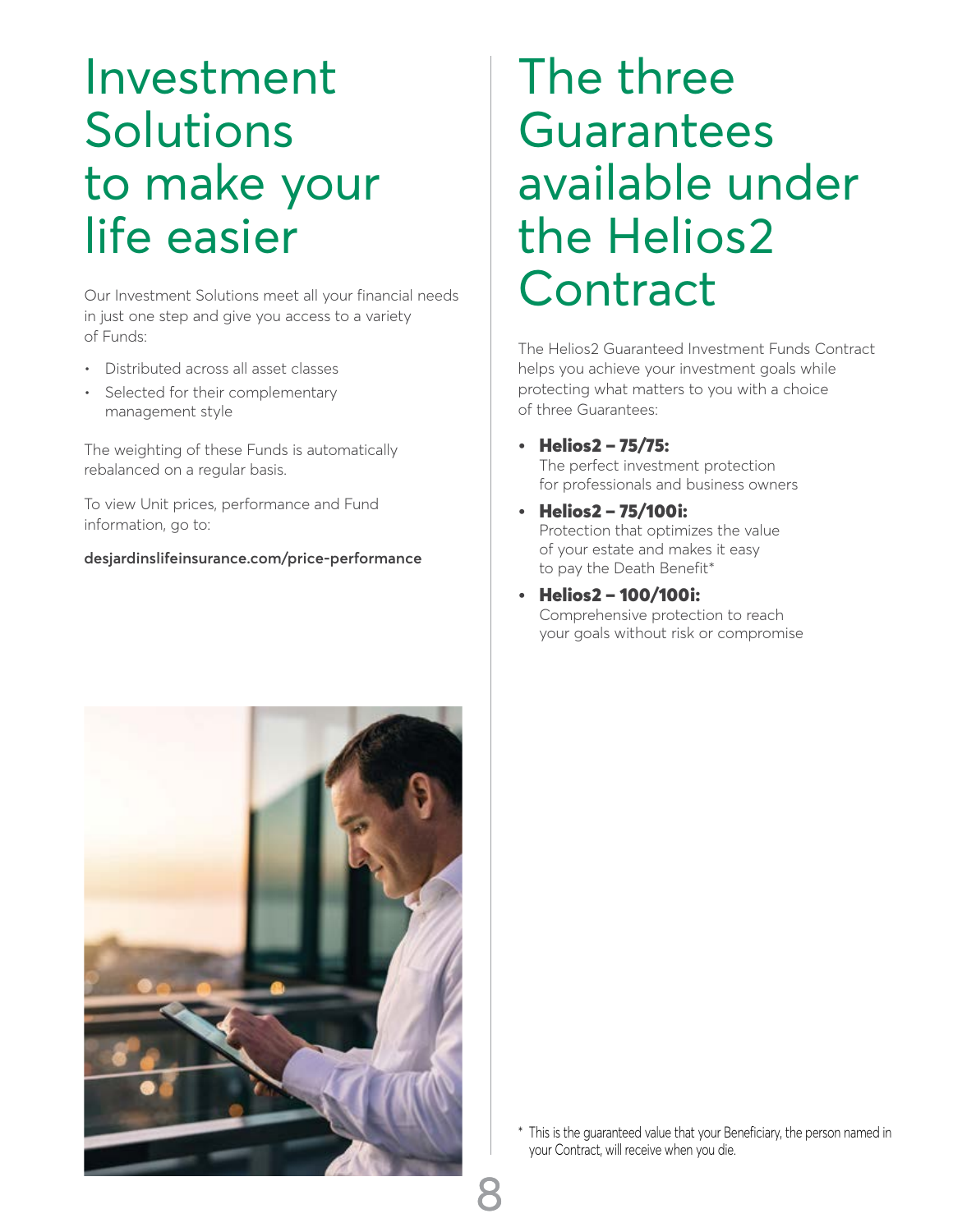